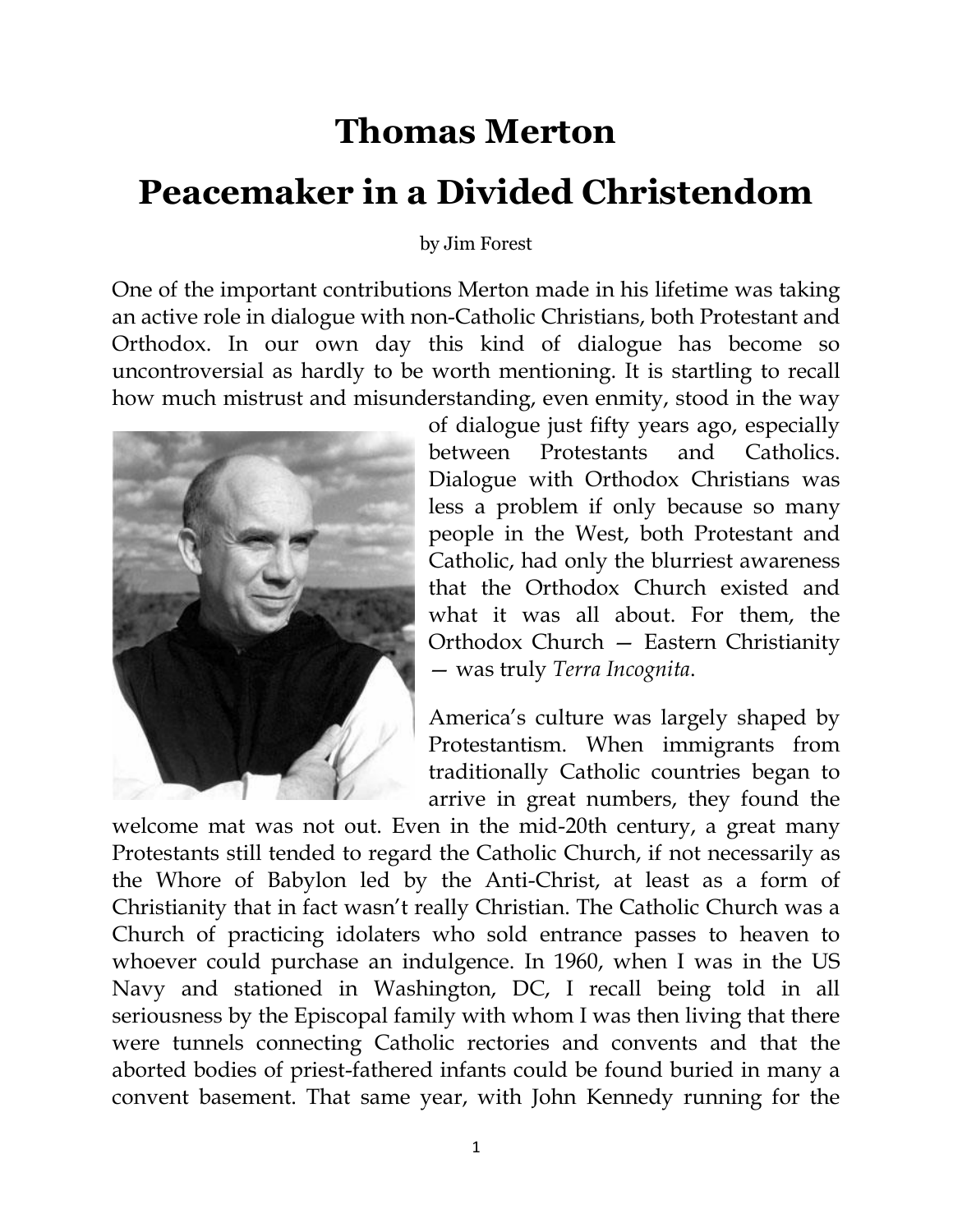presidency, Episcopal Bishop James Pike published his views on why a Roman Catholic had no place in the White House. Many who voted against Kennedy were voting to protect the nation from papal influence. The propaganda of the Reformation still flourished. The word "papist" was never a compliment. I once asked my Protestant-raised wife, "What did Protestantism mean to you when you were growing up?" "It meant,"she said, "that we were not Catholics."

Catholics, of course, had their own deeply felt anti-Protestant bias, partly rooted in bitterness at the anti-Catholic prejudice that was so openly expressed by Protestants. Step inside any Catholic Church in the Fifties and one found a rack in the entrance hall full of booklets on various topics, from basic elements of Catholic religious practice to what Catholics ought never to do. At least one booklet would explain why the sin-avoiding Catholic should never attend services in a Protestant church, even if the occasion was the marriage or funeral of a dear friend.

Things began to change rapidly on both sides of the Protestant-Catholic border following the election of John XXIII as pope in 1958. John was a different sort of pontiff, exuding warmth, affection and respect for others no matter what their religious identity might be. He saw ecumenical dialogue as a significant contribution to a more peaceful world. One of his actions was the establishment in the Vatican of a Secretariat for Christian Unity. When the Second Vatican Council began its work in Rome in 1962, one of its many astonishing aspects was the presence of Protestant and Orthodox observers.

The new climate was felt at Thomas Merton's monastery in Kentucky well before the Council began. In 1960, via Cardinal Domenico Tardini, the Vatican's Secretary of State, Pope John XXIII had send word to the abbey of support for the "special retreats with Protestants which Father Louis [Thomas Merton's monastic name] was organizing at Our Lady of Gethsemani." Pope John's approval was amplified by a special gift for Merton: a richly embroidered priestly stole that he himself had worn.

Would that I might have been the proverbial fly on the wall at those early Protestant-Catholic encounters at the Trappist monastery in Kentucky. Those would have been exciting conversations! Merton was the sort of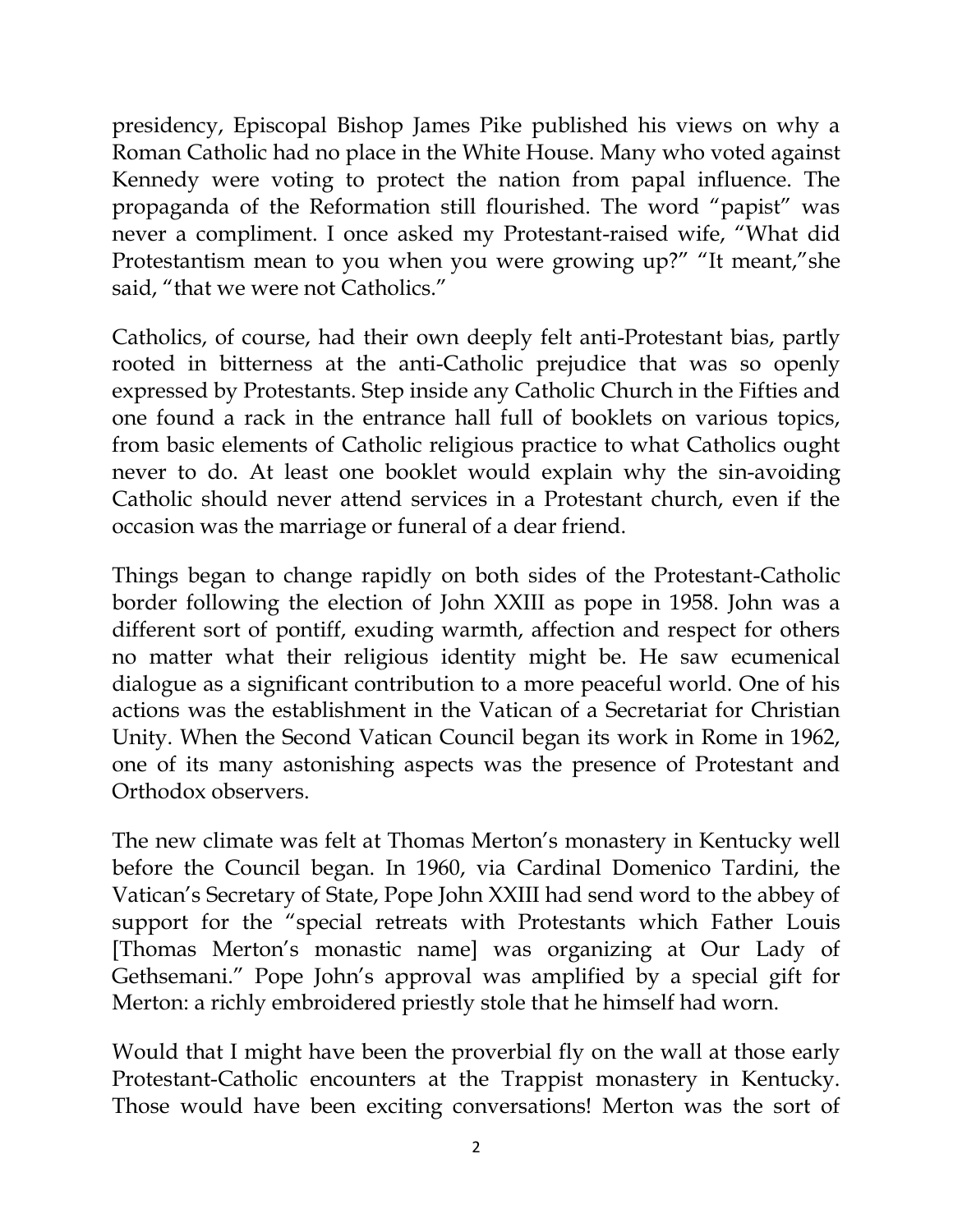person able to create a space in which formality would not get the upper hand. Many ideas the abbey's guests might have brought with them about the Catholic Church must have been dropped into the wastebasket within the first half hour.

This would have been due in part to Merton's candor and good humor and the fact that he was not a PR man. He would not have wall-papered over the Catholic Church's past sins or all that still remained in need of reform. Neither was he out to prove that Protestants were wrong and Catholics were right. He was at least as much a listener as a speaker and had developed a great gift for seeing what was of value in the tradition of the other and for finding common ground. He was, of course, well aware of doctrinal differences and was not dismissive of their significance. Was the



bread and wine used for communion nothing more than bread and wine, or was Christ mysteriously present in these elements? Was the interpretation of biblical texts a work of the Church as a whole or something anyone could do? Was the Bible a work of the Church or the Church a work of the Bible? Had

Protestantism, in its reaction to corruption in the Catholic Church, overreacted, and as a consequence thrown the baby out with the bath water?

These and many other questions were not unimportant, but without mutual affection and respect, without mutual sympathy, what headway could be made in resolving them? For such a dialogue, no one could have been a better delegate of the monks at Gethsemani and the Church they belonged to than Thomas Merton.

In a passage in *Conjectures of a Guilty Bystander*, he made the comment: "I will be a better Catholic, not if I can refute every shade of Protestantism,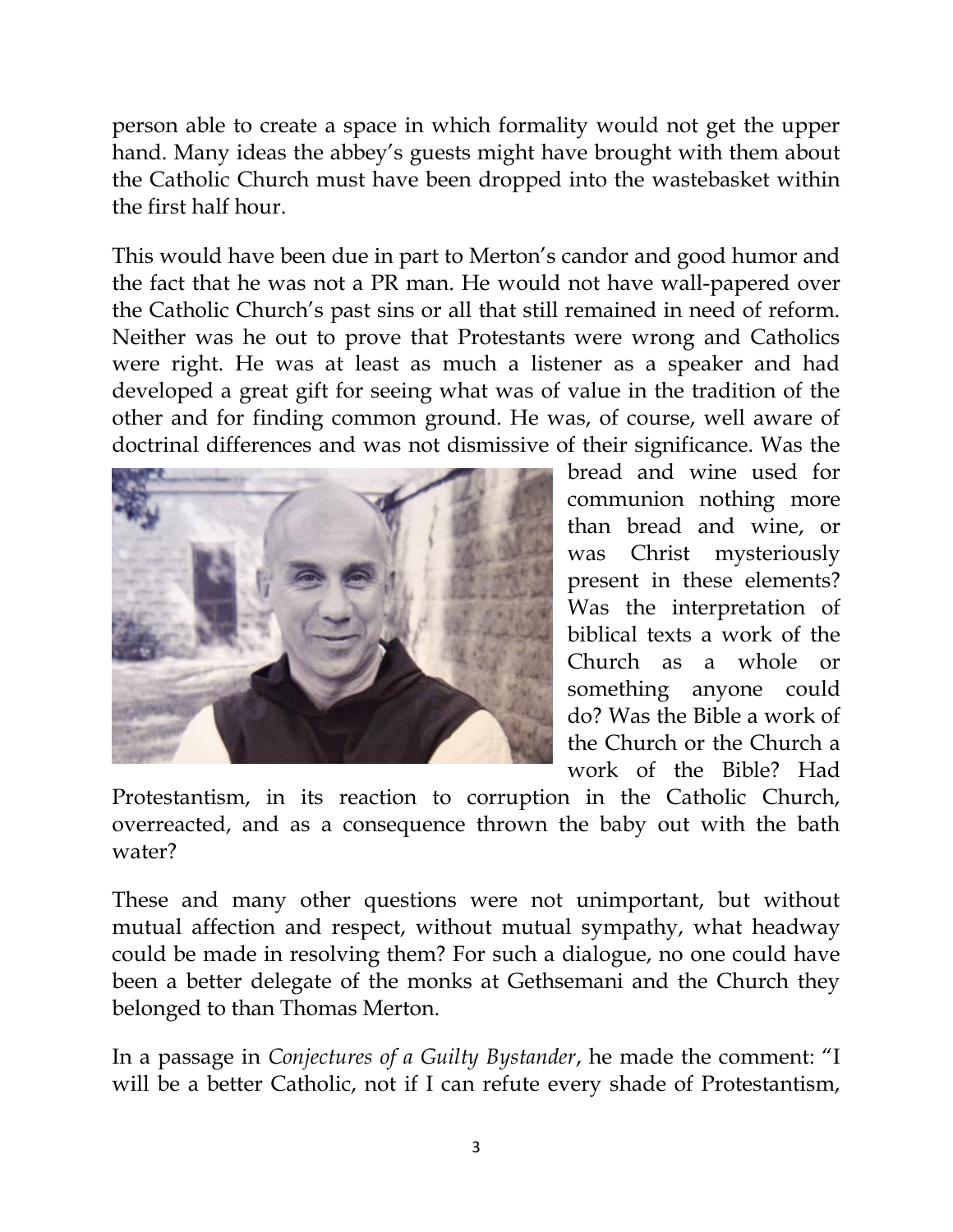

but if I can affirm the truth in it and still go further." In the same book there is also this passage: "If I affirm myself as a Catholic merely by denying all that is Muslim, Jewish, Protestant, Hindu, Buddhist, etc., in the end I will find that there is not much left for me to affirm as a Catholic: and certainly no breath of the Spirit with which to affirm it."

Glenn Hinson, a Baptist who in 1960 brought some of his students to the abbey for a meeting with Merton, tells this story: "[Merton] made such a profound impression on me and my students when he talked to us about life in the monastery, and he seemed

like such a "real human being," [that] we couldn't understand why he would be a monk. In fact, one student asked, "What is a smart fellow like you doing throwing his life away in a place like this?" I waited for Merton to open up his mouth and eat this guy alive. But he didn't. He grinned that Cheshire cat grin, let love flow out, and said, "I'm here because I believe in prayer. That is my vocation." You could have knocked me over with a feather. I had never met anyone who believed in prayer enough to think of it as a vocation."

Not many years earlier Merton's participation in such exchanges would have been hard to imagine. A significant conversion had occurred within him. No one who has read his autobiography, *The Seven Storey Mountain*, written in his early thirties and published in 1948, would think of calling it an ecumenical book. It is a great book, one of the most engaging autobiographies ever written, but a book with significant weaknesses. On the plus side, it's a hymn of grateful praise to the Catholic Church, which Merton rejoiced in finding as someone in danger of drowning at sea would rejoice to find a raft. It's a book that can be compared to a love letter in which the object of one's love is *the* most attractive, *the* most pleasing and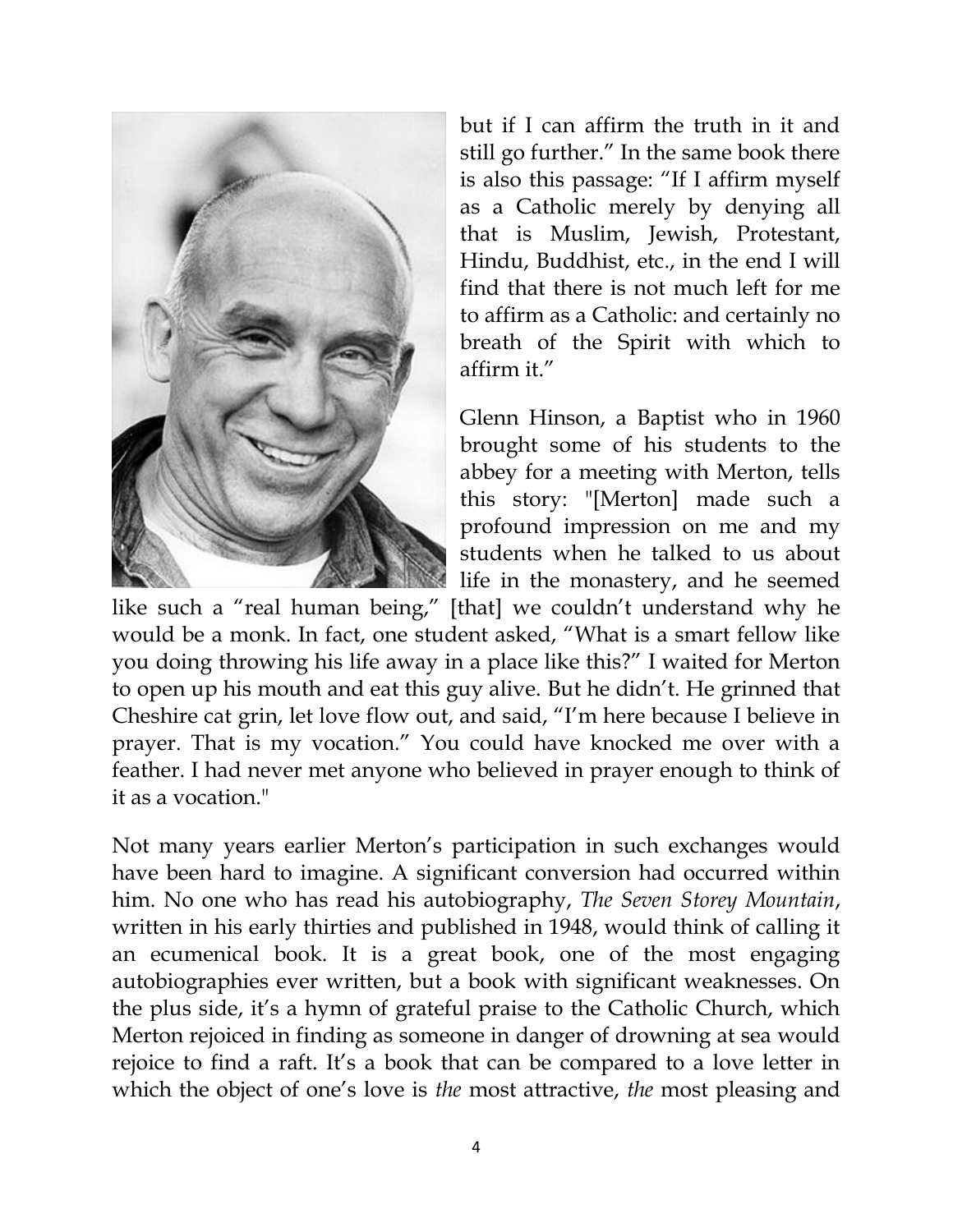*the* most virtuous person—not like all those others! The occasional digs at Protestantism, though accurately reflecting Merton's own experiences, later came to embarrass him and occasionally made him deny, as he no doubt did with some of the abbey's Protestant guests, that he even knew the author of *The Seven Storey Mountain*.

The original use of what eventually became Merton's hermitage was to be a place for dialogue, especially for conversations with Protestants. There had

already been a few such encounters at the monastery, but the abbot, Dom James Fox, and Merton could both see the benefits of a special building, however modest, to house such encounters, and there was the added benefit, as obvious to Dom James as it was to Merton, that the building might in time become the hermitage Merton had long been seeking, and in the meantime a place where it would be possible for Merton to write and even stay overnight on occasion. Sometimes called the Mount Olivet Retreat House, sometimes the Mount Olivet Hermitage, plans were made to erect a square cinder-block building with a broad porch running the



length of it. A simple structure, lacking both electricity and plumbing, it was built in 1960 and stood about a mile from the main abbey buildings.

I look forward to doing more research on Merton's dialogues with Protestants. No doubt it still goes on at the Abbey of Gethsemani, at least in the form of hospitality to Protestant visitors. After all, it is no longer only Catholics who go to monasteries for retreats. Times have changed. The Berlin Wall that once isolated Catholics and Protestants from each other is largely in a state of ruin.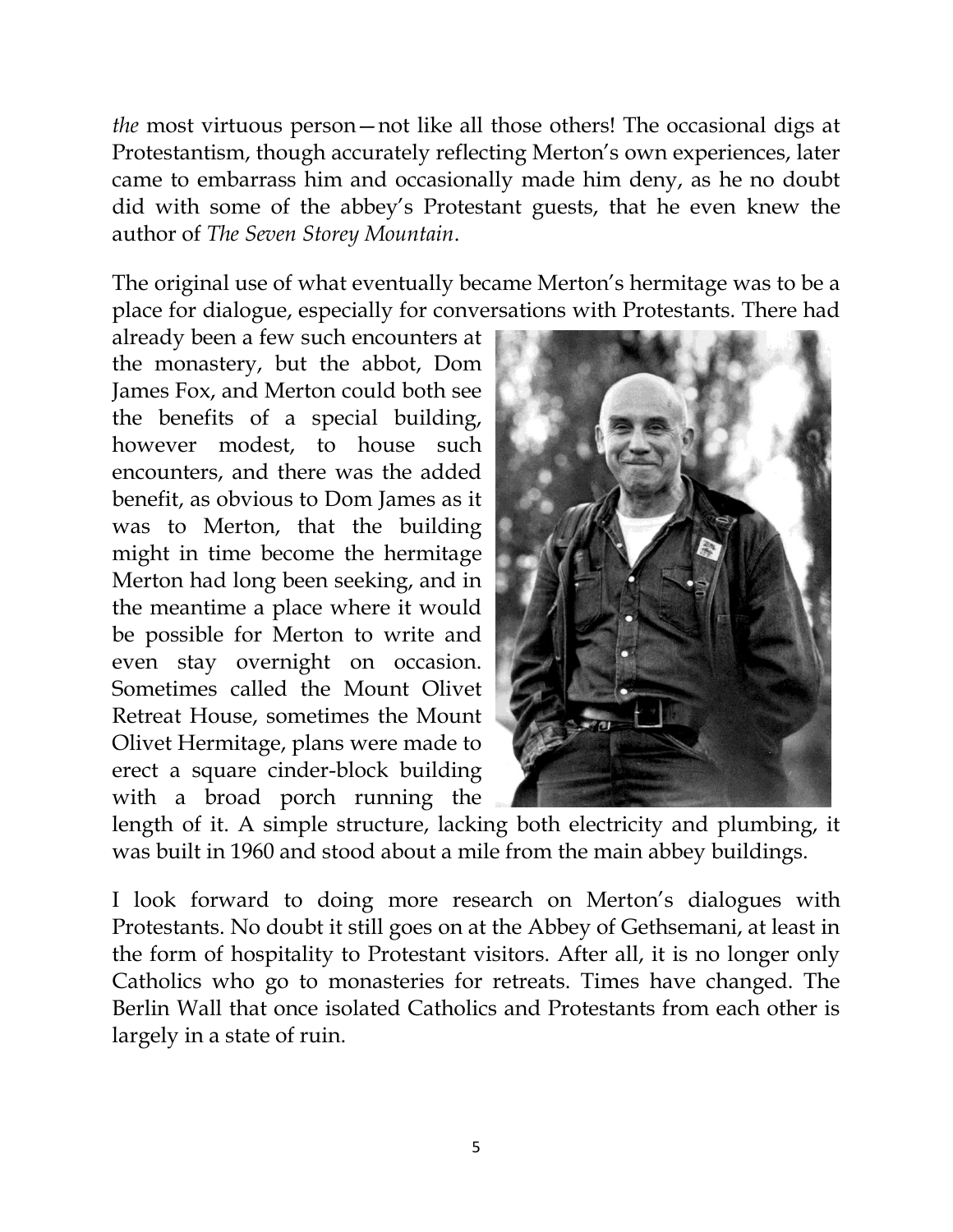Now let me shift gears and consider Merton's contribution to ending the Great Schism of 1054. This is something that concerns us all, whatever church we belong to or even if we currently feel no connection with any church. The break in communion between Greek- and Latin-speaking Christians that occurred nearly a thousand years ago had devastating consequences that are still with us. While it was not the first rupture within Christianity, it was by far the most significant and the most enduring. It was the beginning of a millennium-long period of Christian abandonment of Jesus' prayer that "they may all be one, Father, even as you and I are one." How many of us take much interest in that prayer or feel challenged by it? Do we not tend to be deeply attached to our differences and more than willing to see them continue? On the occasions when we speak of unity, in fact don't we tend to mean vague, ghost-like alliances? Meanwhile Christian divisions continue to multiply. How many churches are there now? No one really knows. The number grows day by day.

Among those who cared, and cared passionately, about Jesus' prayer for unity was Thomas Merton. The seed was planted early, when he was eighteen years old and made a journey to Rome. It wasn't very long after his father's death and Merton was still deeply in the shadow of that sad event, which had pulverized what little religious belief he had absorbed in his youth. His initial response to the Eternal City wasn't enthusiastic. He found much of Rome's monumentality boring if not irritating. The Rome of the Caesars, he decided, "must have been one of the most revolting and ugly and depressing cities the world has ever seen." Nor was he impressed with the ecclesiastical monuments of the Renaissance and Counter-Reformation that he had visited as a dutiful tourist reading his Baedeker guidebook.

But after about a week his visit took a turn. He began to visit Rome's most ancient churches. One of the first he found was the Church of Saints Cosmas and Damian, named after physician brothers who had refused to take any reward for their healing services and eventually died as martyrs. The sixth century Byzantine mosaic over the altar stopped Merton in his tracks. It's the one mosaic in Rome he pauses to describe in *The Seven Storey Mountain* — "Christ coming in judgment against a dark blue sky with a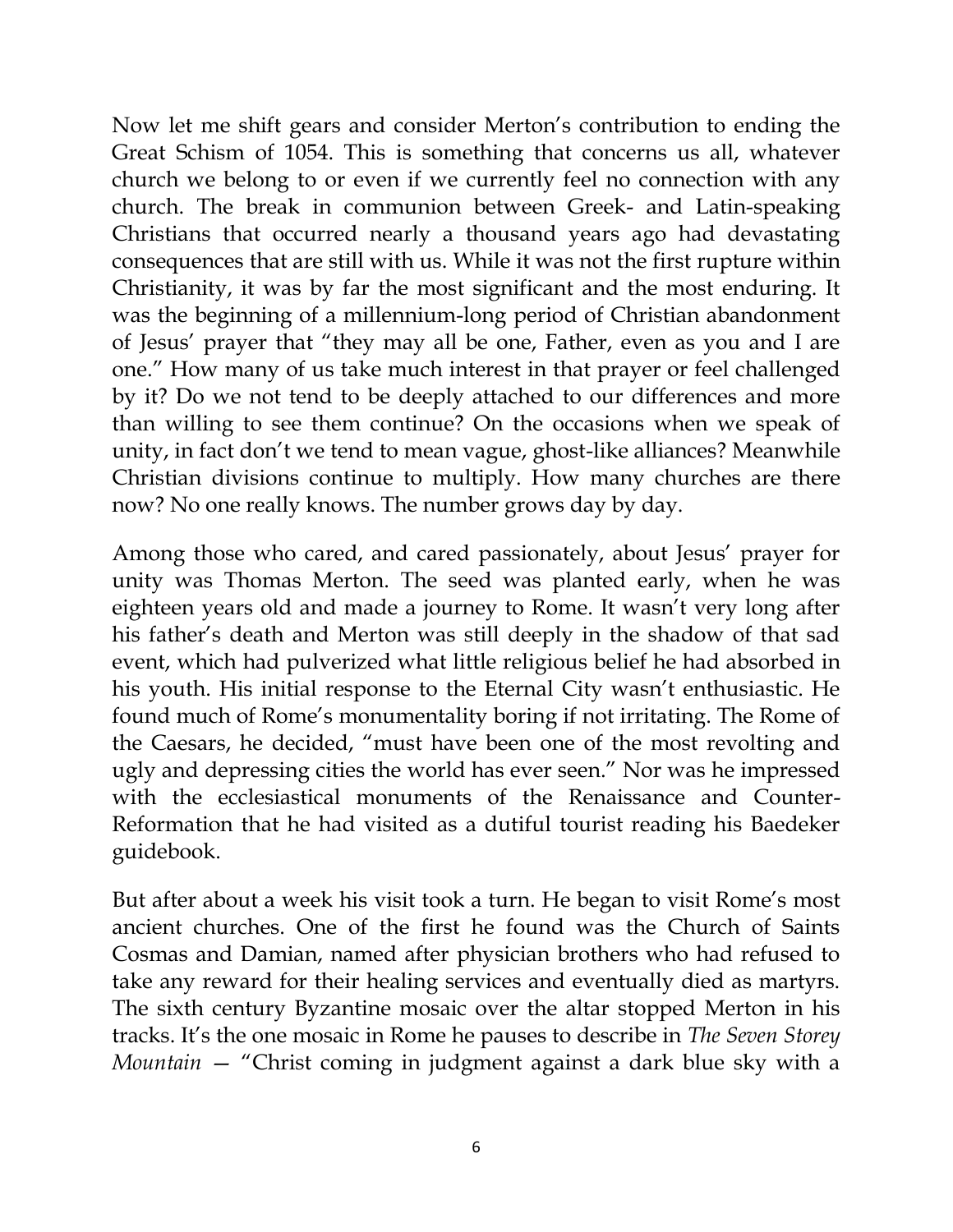suggestion of fire in the clouds beneath his feet." Peter and Paul stand to the right and left of Christ, the two martyred brothers at their sides.

The impact of the mosaic on Merton was immense. "What a thing it was," he wrote, "to come upon the genius of an art full of spiritual vitality and earnestness and power — an art that was tremendously serious and alive and eloquent and urgent in all it had to say. And it was without pretentiousness, without fakery, and had nothing theatrical about it. Its solemnity was made all the more astounding by its simplicity — and by the obscurity of the places where it lay hid, and by its subservience to higher ends, architectural, liturgical and spiritual ends which I could not even begin to understand, but which I could not avoid guessing, since the nature of the mosaics themselves and their position and everything about them proclaimed it aloud."

Merton kept searching and found himself fascinated by the many similar Byzantine mosaics that had survived in other churches. "I began to haunt the churches where they were to be found," he writes, "and all the other churches that were more or less of the same period. … Without knowing anything about it, I became a pilgrim."

For anyone with a similar capacity to respond to such iconography, Rome is a pilgrim's paradise. From the catacombs to all the churches that survive from Christianity's first millennium, no city has a more complete record of the art that was once an aspect of Christian unity.

If Merton's reason for seeking out such churches was at first perceived by him as more aesthetic than religious, still the religious aspect could not be ignored. The images that so arrested Merton were windows through which he experienced the gaze of Christ. One of its consequences was that Merton, for the first time in his life, bought a Bible. The next giant step was entering one of Rome oldest churches, Santa Sabina, and getting down on his knees to pray.

In the midst of the description of his search for the iconographic art to be found in Rome's oldest churches comes one of the most electrifying passages in *The Seven Storey Mountain*, Merton's attempt to describe his first awareness of Christ as the person who would give his life its meaning and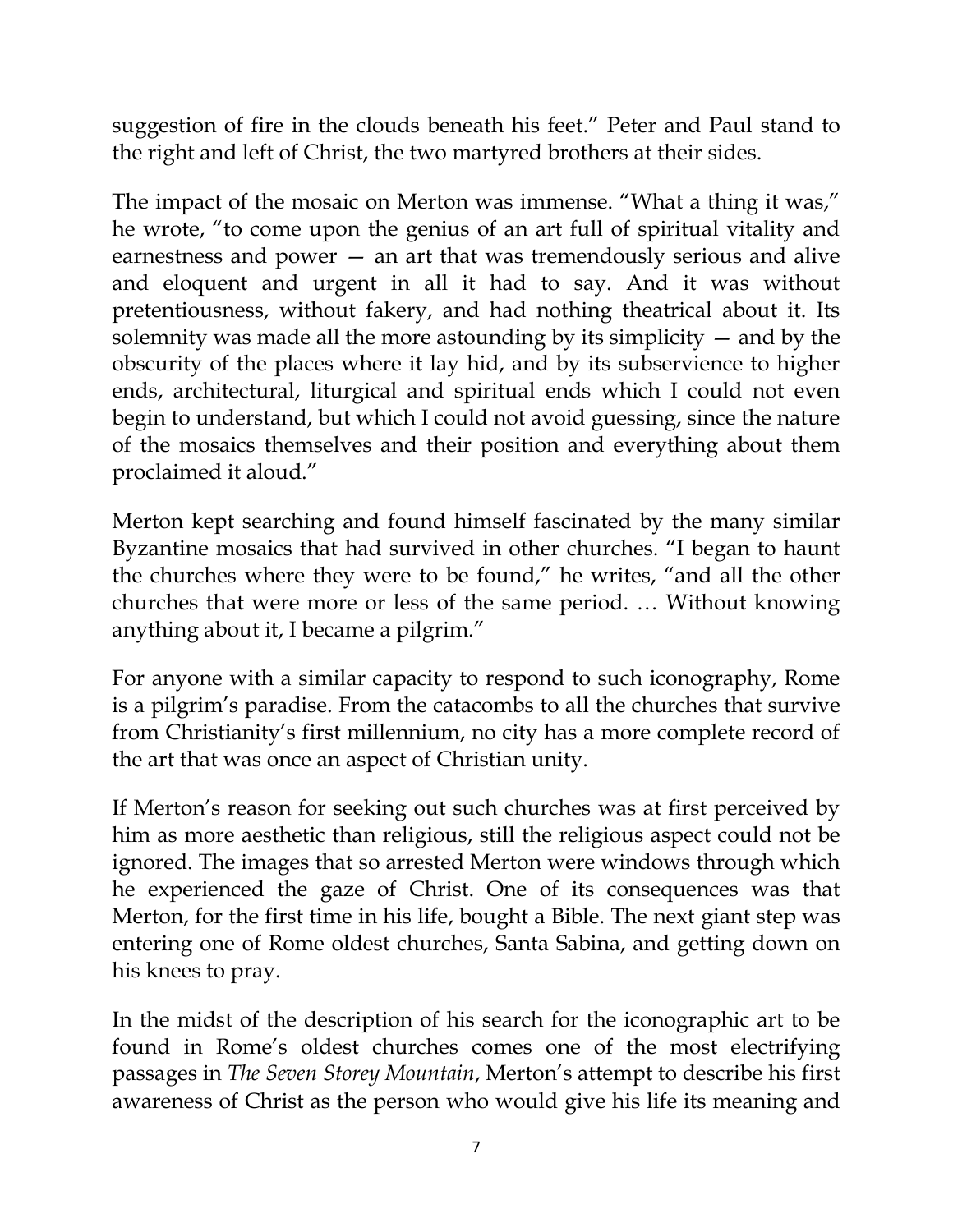center: "And now for the first time in my life I began to find out something of who this Person was that men call Christ. It was obscure, but it was a true knowledge of Him, in some sense truer than I knew and truer than I would admit. But it was in Rome that my conception of Christ was formed. It was there I first saw Him, Whom I now serve as my God and my King, and who owns and rules my life. It is the Christ of the Apocalypse, the Christ of the Martyrs, the Christ of the Fathers. It is the Christ of Saint John, and of Saint Paul, and of Saint Augustine and Saint Jerome and all the Fathers — and the Desert Fathers. It is Christ God, Christ King."

Again and again in his later life, Merton sought to express what it was about icons that continued to touch him so profoundly. In 1958, he wrote a small book, *Art and Worship*, intended to help the reader better understand



and appreciate this earlier form of Christian art, often regarded dismissively as naive and primitive. As far as I know, *Art and Worship* is the only book Merton prepared for publication that has yet to be published.

One of the rare items in my Merton library is a set of the page proofs of that book — the project had gotten that far into production before the publisher, Farrar Straus, had second thoughts about

issuing it and pulled the plug. The page proofs include the imprimatur of the archbishop of Louisville. Apparently the publisher's worry was that such a backward-looking book would damage Merton's reputation.

In the last section of *Art and Worship*, Merton makes the comment that, while the Renaissance "was an age of great art," with a flowering of talent, "Christian art tended to a great extent to lose the highly sacred character it had possessed in earlier centuries." He goes on to note that, while the more ancient tradition of sacred art did not equal the work of the Renaissance in representing the human form, the work of Renaissance artists failed to equal Byzantine iconography in conveying the sacred. The earlier masters, he said, were better able "to convey something of the sacred awe and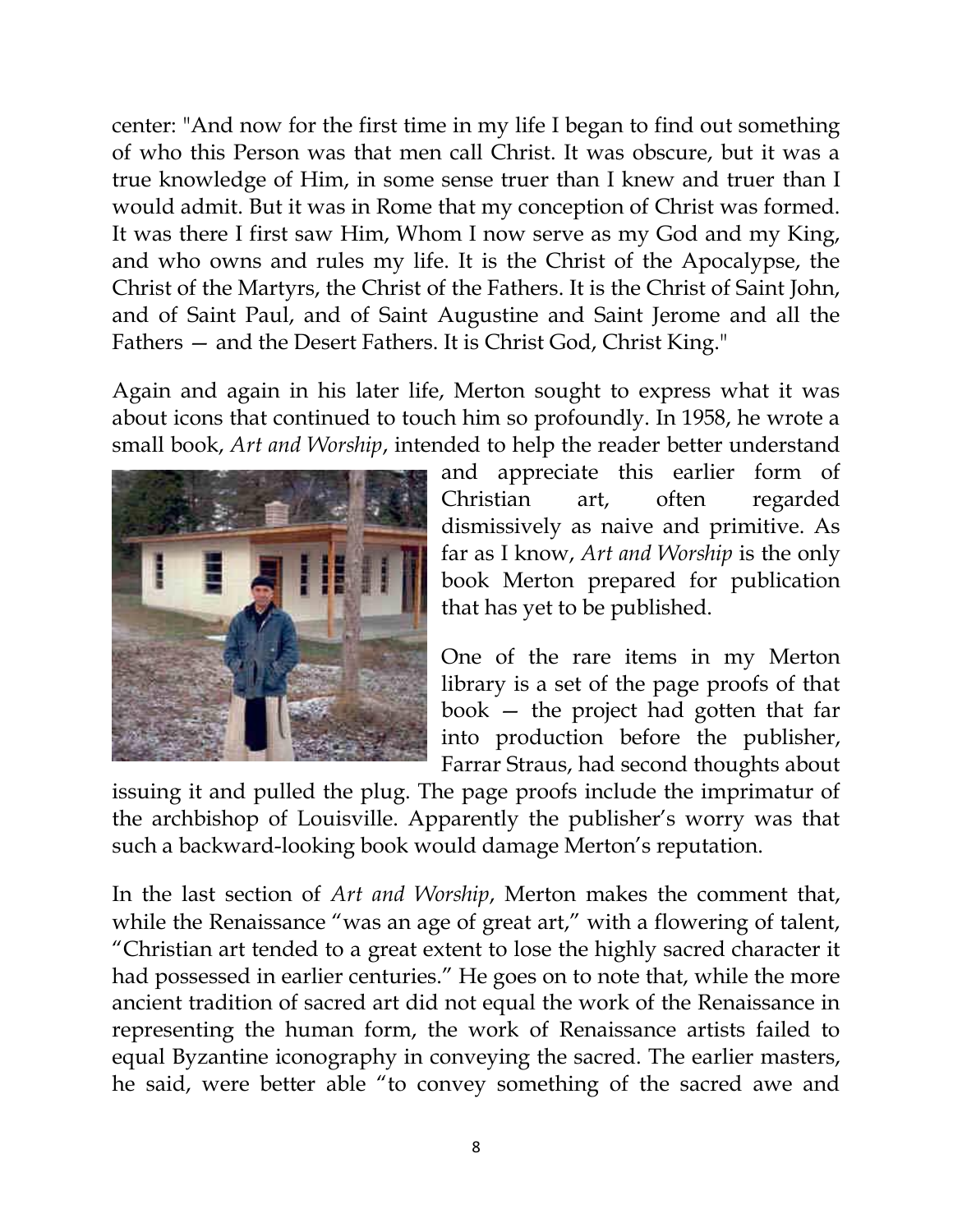reverence, the sense of holiness and of worship, which fill the soul of the believer in the presence of God or ... the angels and the saints."

"It is the task of the iconographer," Merton wrote, "to open our eyes to the actual presence of the Kingdom in the world, and to remind us that though we see nothing of its splendid liturgy, we are, if we believe in Christ the Redeemer, in fact living and worshiping as 'fellow citizens of the angels and saints, built upon the chief cornerstone with Christ'."

Merton was never weaned from his love of this art form. Occasionally he returned to the topic of icons in letters. Only months before his death, he corresponded about icons with a Quaker friend, June Yungblut, in Atlanta. He confessed to her that books such as her husband was then writing, which presented Jesus as one of history's many prophetic figures, left him cold. He was, he told her, "hung up in a very traditional Christology." He had no interest, he wrote, in a Christ who was merely a great teacher who possessed "a little flash of the light." His Christ, he declared, was "the Christ of the Byzantine icons."

I don't have a copy of her reply, but I can guess, based on Merton's response to it, that June was put off by the phrase "the Christ of the Byzantine icons." In our culture, the word "Byzantine" is rarely if ever used in a complimentary sense. Doesn't "Byzantine" signify the worst both in Christianity and culture? And as for icons, weren't they of about as much artistic significance as pictures on cereal boxes?

In a letter sent in March 1968, Merton explained to June what he meant by his phrase, the "Christ of the Byzantine icons." The whole tradition of iconography, he said, "represents a traditional experience formulated in a theology of light, the icon being a kind of sacramental medium for the illumination and awareness of the glory of Christ within us. … What one 'sees' in prayer before an icon is not an external representation of a historical person, but an interior presence in light, which is the glory of the transfigured Christ, the experience of which is transmitted in faith from generation to generation by those who have "seen," from the Apostles on down. … So when I say that my Christ is the Christ of the icons, I mean that he is reached not through any scientific study but through direct faith and the mediation of the liturgy, art, worship, prayer, theology of light,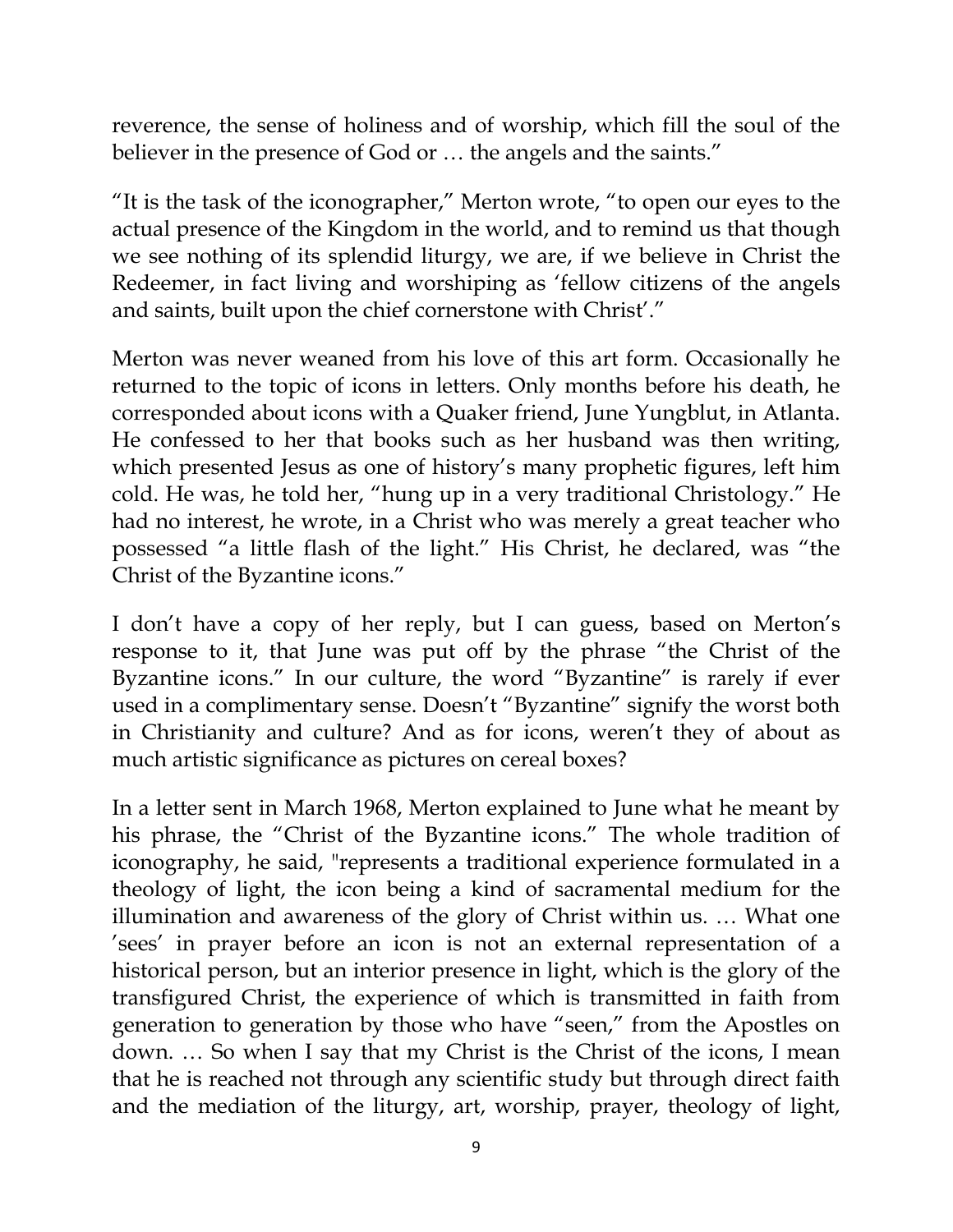etc., that is all bound up with the Russian and Greek tradition." Even among Orthodox writers, one rarely finds a more insightful yet so succinct a presentation of the theology of icons.

What Merton had learned about icons was enriched by the gift from his Greek friend, Marco Pallis, of a hand-painted icon made by a monk on Mount Athos. It had arrived in the late summer of 1965, just as Merton was beginning his hard apprenticeship as a hermit. Pallis' gift was one of the most commonly painted of all icons, an image of the Mother of God and the Christ Child. For Merton this gift was a kiss from God. He wrote to Pallis in response: "How shall I begin? I have never received such a precious and magnificent gift from anyone in my life. I have no words to express how deeply moved I was to come face to face with this sacred and beautiful presence granted to me…. At first I could hardly believe it…. It is a perfect act of timeless worship. I never tire of gazing at it. There is a spiritual presence and reality about it, a true spiritual 'Thaboric' light, which seems unaccountably to proceed from the Heart of the Virgin and Child as if they had One heart, and which goes out to the whole universe. It is unutterably splendid. And silent. It imposes a silence on the whole hermitage. … [This] icon of the Holy Mother came as a messenger at a precise moment when a message was needed, and her presence before me has been an incalculable aid in resolving a difficult problem."

We come upon a final clue to the importance icons had in Merton's inner life when we consider the short list of personal effects that were returned with his body when it was flown back to the monastery from Thailand in December 1968:

*1 Timex Watch 1 Pair Dark Glasses in Tortoise Frames 1 Cistercian Leather Bound Breviary 1 Rosary 1 Small Icon on Wood of Virgin and Child*

Now one might ask what Merton's appreciation of icons and Byzantine Christian art has to do with Christian unity? The answer is that, for many people, unity may more easily begin with the eyes and heart than with the mind. As we see in Merton's case, the later development of his Christian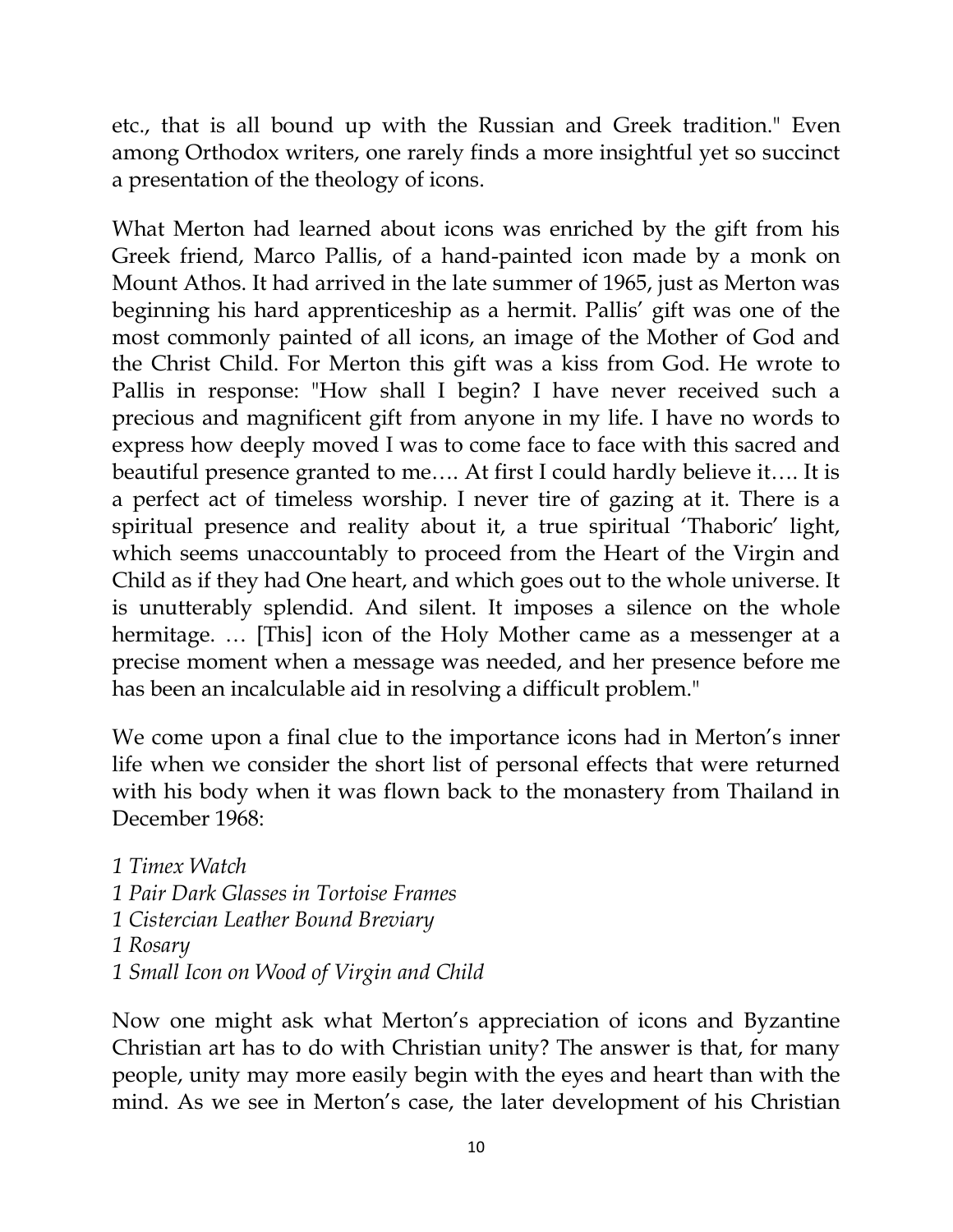life and his understanding of authentic Christianity began, not by academic research or attending lectures or hearing sermons, but with a wordless experience of Christ that was mediated by icons.

One thing leads to another. In time Merton's love of icons helped open the way for his growing interest in the Church that produced such compelling Christian imagery. I sometimes wonder if we ever would have heard of Merton had it not been for that stay in Rome when he was eighteen and the impact on him of mosaics he found there? Would he have later become a Christian, Catholic or otherwise? Would he have become a monk who wrote books?

It seems not unlikely that the earlier shaping of his faith by iconography was a factor in his later attraction to the writings of the great theologians of

the Church's first millennium, the Church Fathers, which in turn eventually opened the way for his close reading of a number of twentieth century Orthodox theologians, such writers as Paul Evdokimov, Olivier Clément, Alexander Schmemann and Vladimir Lossky. While in the hermitage's small chapel there were eventually seven icons that had made their way to Merton, in his hermitage library, there were such titles as *Early Fathers from the Philokalia*, *Writings from the Philokalia on the Prayer of the Heart*, *Treasury of Russian Spirituality*, and *Manual of Eastern Orthodox Prayers*. In



the last book there is a slip of paper on which Merton had copied the Jesus Prayer in Slavonic along with a phonetic interlinear transliteration.

*The Philokalia*, which I would guess not many people in this room have read or even heard of, was important to Merton. It is a substantial anthology of Orthodox writings that mainly has to do with the Jesus Prayer, or the Prayer of the Heart. In fact, on the back of the icon he had with him on his final journey, Merton had written in Greek a short passage he had discovered in the *Philokalia*: "If we wish to please the true God and to be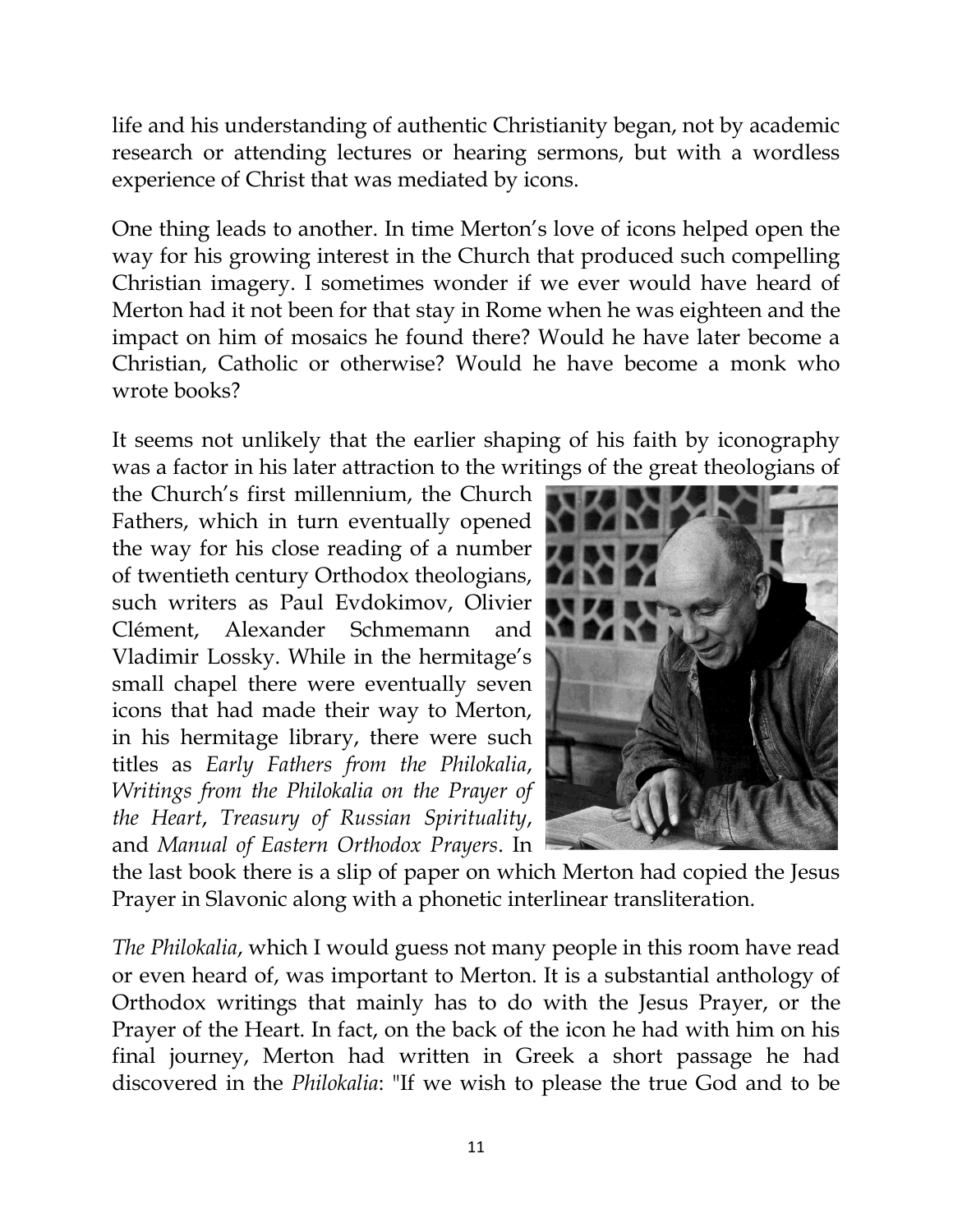friends with the most blessed of friendships, let us present our spirit naked to God. Let us not draw into it anything of this present world — no art, no thought, no reasoning, no self-justification — even though we should possess all the wisdom of this world."

Merton's attentive reading from Orthodox sources went on for years. In one of the books published late in his life, *Conjectures of a Guilty Bystander*, there is an important passage on this theme that was based on a journal entry Merton had made on April 28, 1957, not long before he began writing *Art and Worship*. Here is that passage in its finished form:

"If I can unite in myself the thought and devotion of Eastern *and* Western Christendom, the Greek *and* the Latin Fathers, the Russian *and* the Spanish mystics, I can prepare in myself the reunion of divided Christians. From that secret and unspoken unity in myself can eventually come a visible and manifest unity of all Christians. If we want to bring together what is divided, we cannot do so by imposing one division upon the other. If we do this, the union is not Christian. It is political and doomed to further conflict. We must contain all the divided worlds in ourselves and transcend them in Christ."

Merton's search for unity, his attempt to live within himself the unity he sought for the Church as a whole, should be regarded, not as something controversial, but as a normal Christian discipline. Christianity's east-west division is a thousand-year-old scandal. It is a living refutation of the words St. Paul in his letter to the Ephesians. We who wish to follow Christ, he said, are called "to maintain unity of spirit in the bond of peace" *(Ephesians 4:3).*

Merton spent the last decade of his life seeking to maintain unity of spirit in the bond of peace — and seeking it not simply within himself, but also as a shared unity of spirit in pilgrimage with others.

Merton rejoiced in reading the sayings and stories of the Desert Fathers, the monks of the early Church who were pioneers of the monastic life. For Merton these original monks living in the wastelands of Egypt and Palestine were not only a personal inspiration, as well as a challenge to modern monasticism, but a challenge to all followers of Christ. One of the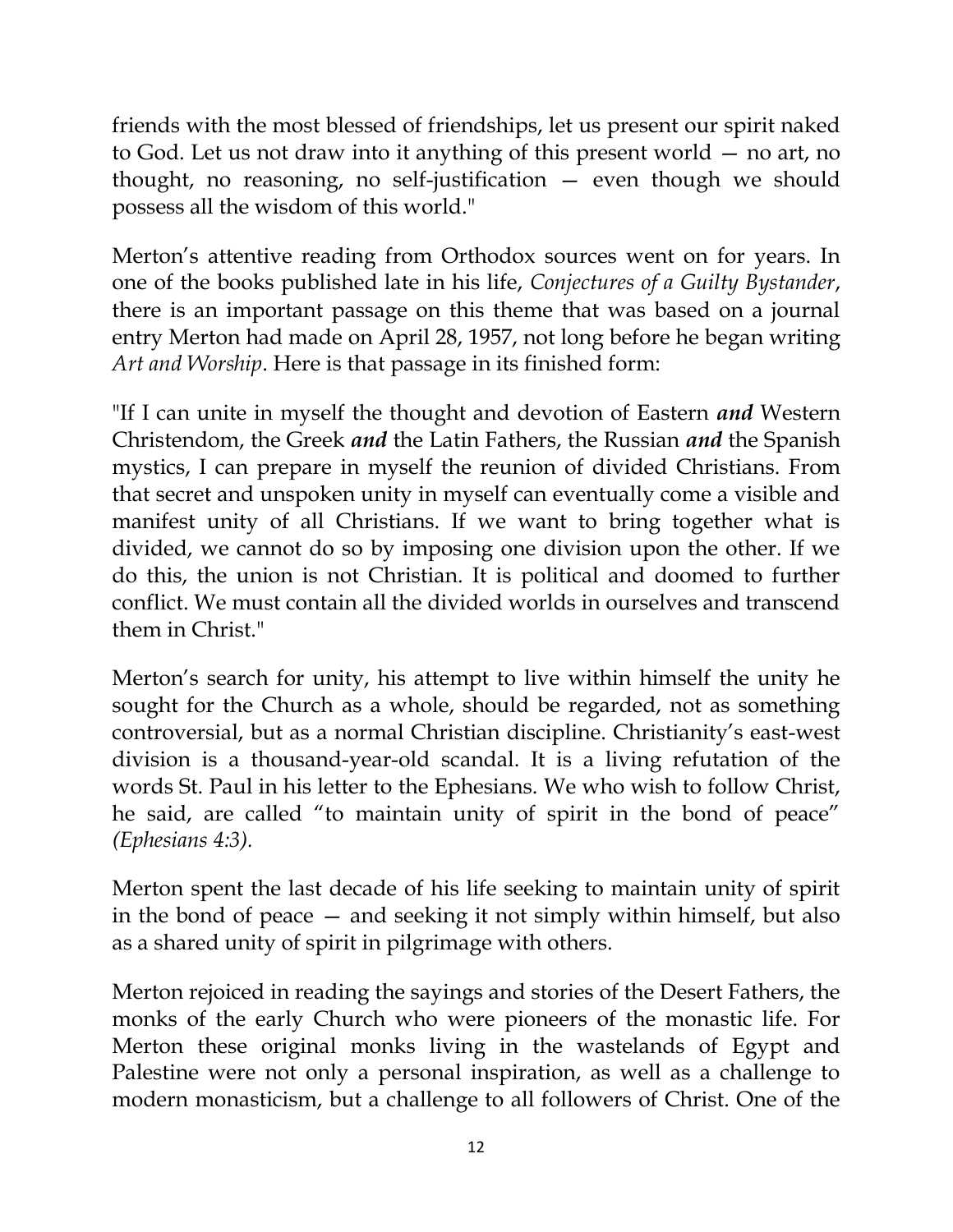stories he translated and included in *The Wisdom of the Desert* gives witness to how difficult it ought to be for the followers of Christ to contend with each other:

"There were two old men who dwelt together for many years and who never quarreled. Then one said to the other: "Let us pick a quarrel with each other like other men do. "I do not know how quarrels arise," answered his companion. So the other said to him: "Look, I will put a brick down here between us and I will say "This is mine." Then you can say "No it is not, it is mine." Then we will be able to have a quarrel." So they placed the brick between them and the first one said: "This is mine." His companion answered him: "This is not so, for it is mine." To this, the first one said: "If it is so and the brick is yours, then take it and go your way." And so they were not able to have a quarrel."

Merton's search for the recovery of the undivided Church was not to an escape from tradition but a means to purify traditions which have over time been distorted or calcified or become meaningless. As Merton put it in a text entitled *Monastic Spirituality and the Early Fathers, from the Apostolic Fathers to Evagrius Ponticus*:

"If for some reason it were necessary for you to drink a pint of water taken out of the Mississippi River and you could choose where it was to be drawn out of the river — would you take a pint from the source of the river in Minnesota or from the estuary in New Orleans? The example is perhaps not perfect. Christian tradition and spirituality does not [necessarily] become polluted with development. That is not the idea at all. Nevertheless, tradition and spirituality are all the more pure and genuine in proportion as they are in contact with the original source and retain the same content." [Thomas Merton: *Cassian and the Fathers: Introduction to the Monastic Tradition*, Cistercian Publications, 2005, p 5]

Certainly the Christians of the early centuries, standing as they did at the Minnesota rather than New Orleans end of the river, provide an example of the basics of Christian life — a simpler, poorer, less institutional Christian witness. Their hospitality, voluntary poverty, repentance and forgiveness is relevant to each of us, whatever our vocation and no matter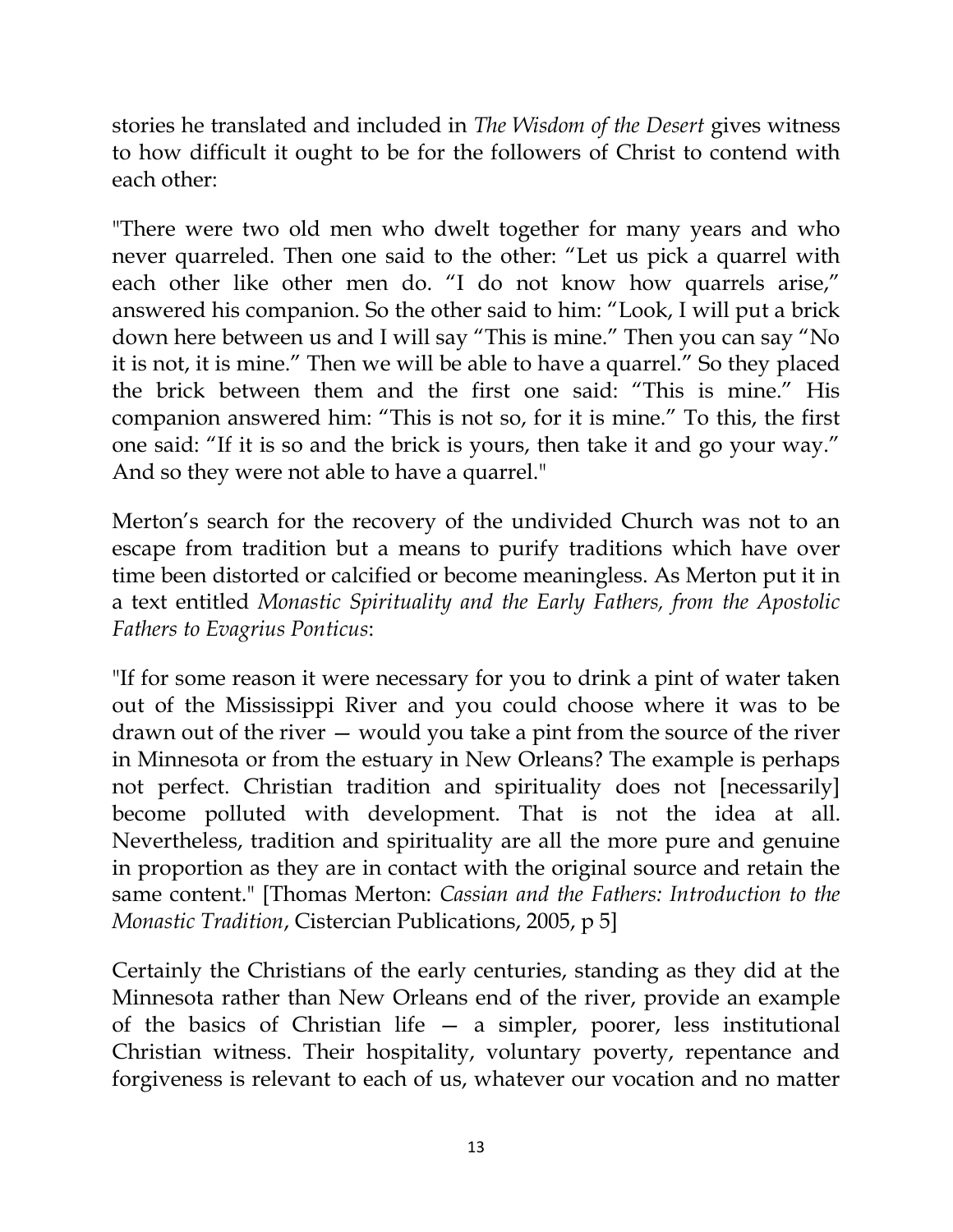how far from the desert we live, even if we live in New Orleans — or Vancouver.

It was in his exploration of the living traditions of the Eastern Church, which to this day is notably less structured and more decentralized, that Merton came upon the Jesus Prayer and began to practice it himself. Would that he had written more about this aspect of his own spiritual practice, but there are things even Merton didn't put on paper. However one gets a glimpse of his own use of the Jesus Prayer in a 1959 letter to a correspondent in England, John Harris:

"I heartily recommend, as a form of prayer, the Russian and Greek business where you get off somewhere quiet ... breathe quietly and rhythmically with the diaphragm, holding your breath for a bit each time and letting it



out easily: and while holding it, saying "in your heart" (aware of the place of your heart, as if the words were spoken in the very center of your being with all the sincerity you can muster): "Lord Jesus Christ Son of God have mercy on me a

sinner." Just keep saying this for a while, of course with faith, and the awareness of the indwelling [Holy Spirit], etc. It is a simple form of prayer, and fundamental, and the breathing part makes it easier to keep your mind on what you are doing. That's about as far as I go with methods. After that, pray as the Spirit moves you, but of course I would say follow the Mass in a missal unless there is a good reason for doing something else, like floating suspended ten feet above the congregation."

It is not that Merton lacked appreciation for aids to prayer and contemplation that have been so much a part of Catholic Christianity. In the same letter to John Harris, he goes on to recommend the rosary and other forms of devotion to the Mother of God: "I like the rosary, too. Because, though I am not very articulate about her, I am pretty much